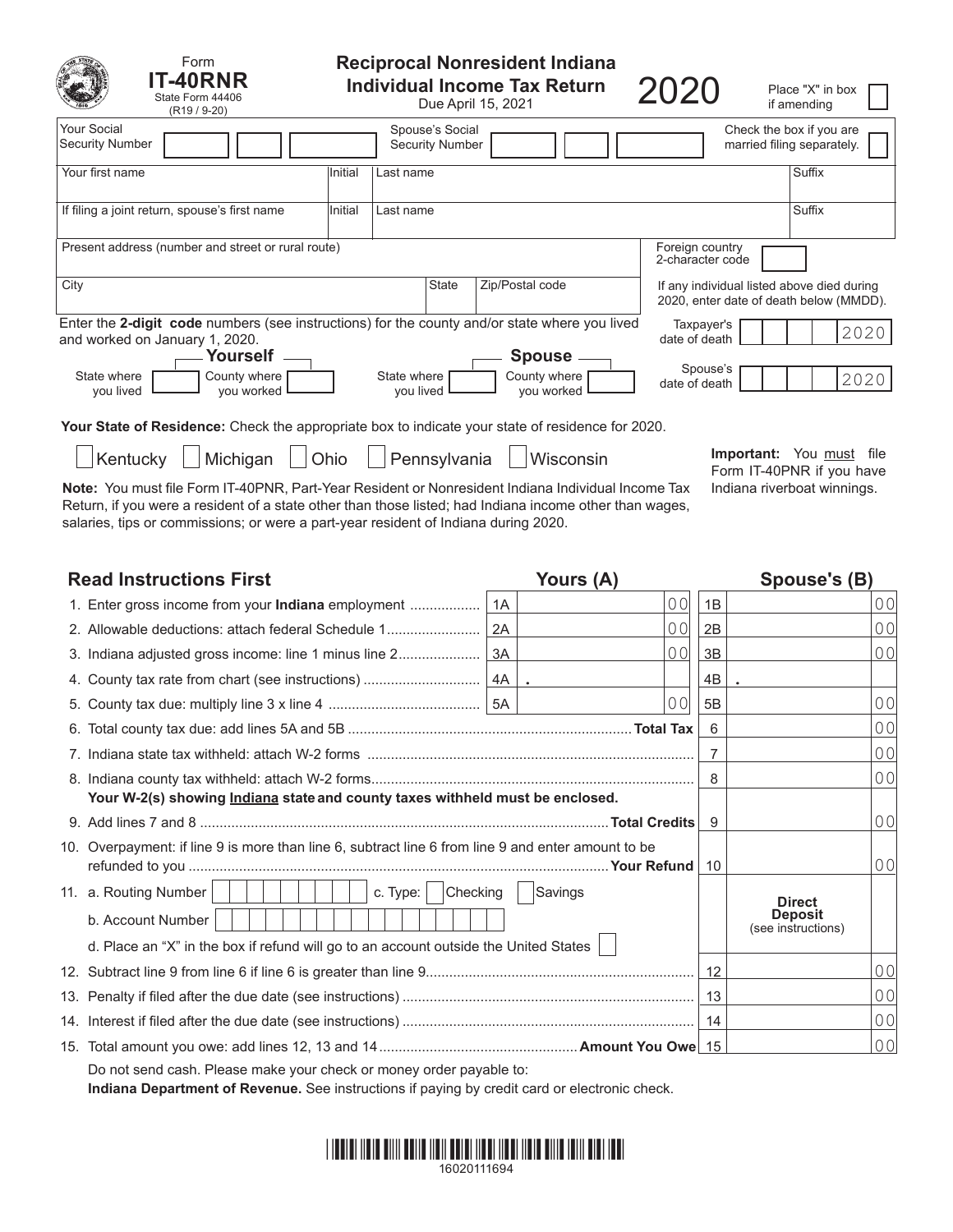# **Extension of time to file**

Place "X" in box if you have filed a federal extension of time to file, Form 4868, or made an online extension payment.

Place "X" in box if you have filed an Indiana extension of time to file, Form IT-9, or made an Indiana extension payment online. **Authorization**

Under penalty of perjury, I have examined this return and all attachments and to the best of my knowledge and belief, it is true, complete and correct. I understand that if this is a joint return, any refund will be made payable to us jointly and each of us is liable for all taxes due under this return. Also, my request for direct deposit of my refund includes my authorization to the Indiana Department of Revenue to furnish my financial institution with my routing number, account number, account type and Social Security number to ensure my refund is properly deposited. I give permission to the Department to contact the Social Security Administration to confirm that the Social Security number(s) used on this return is correct.

| Your Signature     | Date | Daytime telephone number             |
|--------------------|------|--------------------------------------|
| Spouse's Signature | Date | Email address where we can reach you |
|                    |      |                                      |

# **I authorize the Department to discuss my return with my personal representative (see below).**

**Yes No If yes, complete the information below.**

# **Personal Representative's Name** (please print)

|                     | PTIN <sup>1</sup>        |
|---------------------|--------------------------|
| Telephone<br>number | Address                  |
| Address             | City                     |
| City                | Zip Code<br>State        |
| State<br>Zip Code   | Preparer's<br>signature: |

• If enclosing payment mail to: Indiana Department of Revenue, P.O. Box 7224, Indianapolis, IN 46207-7224.

• Mail all other returns to: Indiana Department of Revenue, P.O. Box 40, Indianapolis, IN 46206-0040.



# **Paid Preparer: Firm's Name** (or yours if self-employed)

 $\vert$ IN-OPT on file with paid preparer if not filing electronically

Daytime telephone number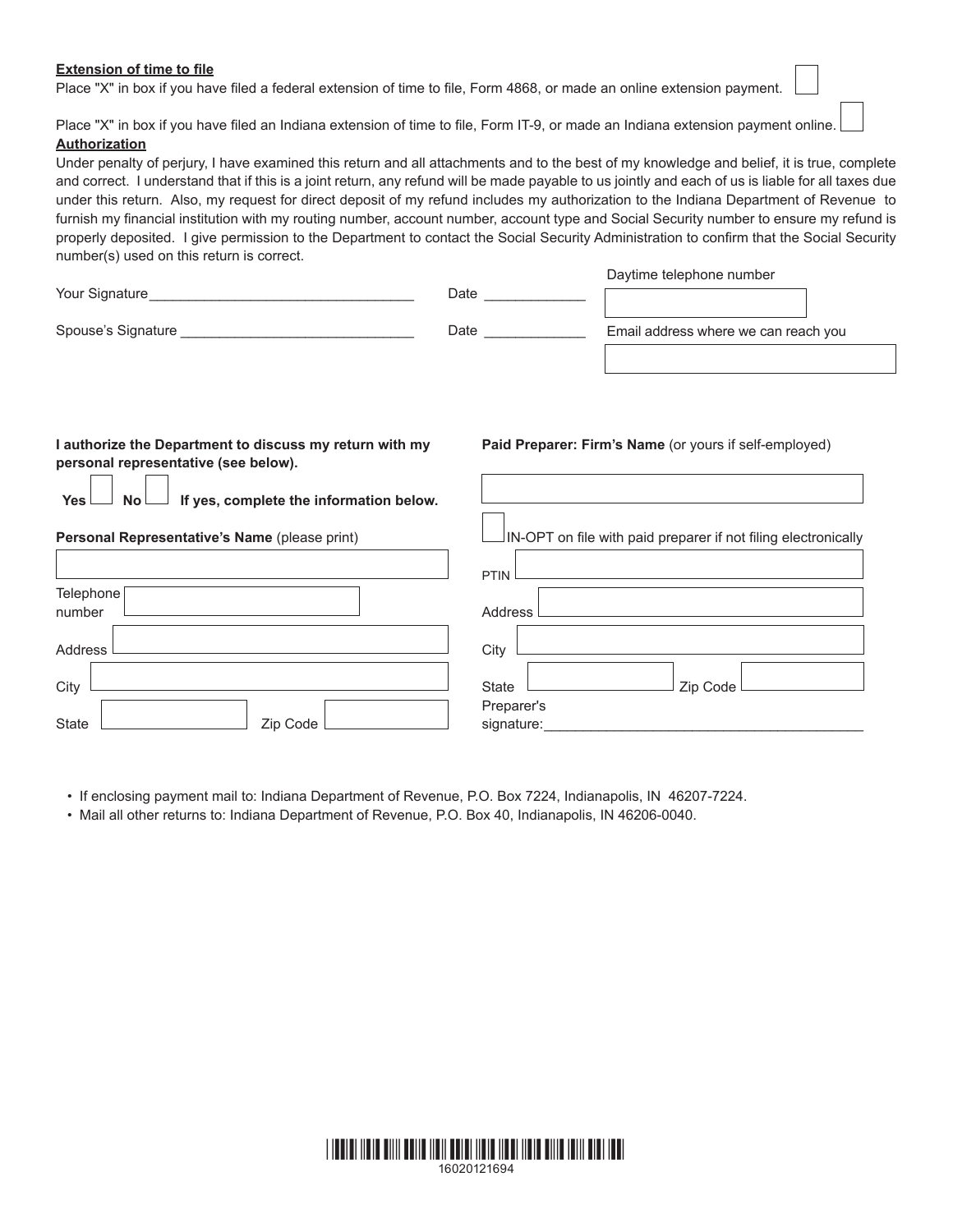$(R14/9-20)$ 

# Reciprocal States' 2-digit County Code Number and 2020 Indiana County Tax Rates

\*These rates have changed from the chart printed here last year

| <b>State</b><br>Code | <b>Certain</b><br><b>States</b>      |          | County   | County            | County<br>Tax    | County | County      | County<br>Tax |
|----------------------|--------------------------------------|----------|----------|-------------------|------------------|--------|-------------|---------------|
| 94                   | <b>Illinois</b>                      |          | Code     | <b>Name</b>       | Rate             | Code   | <b>Name</b> | Rate          |
| 95                   | Kentucky                             |          | 26       | Gibson            | $.009*$          | 61     | Parke       | .0265         |
| 96                   | Michigan                             |          | 27       | Grant             | .0255            | 62     | Perry       | .0181         |
| 97                   | Ohio                                 |          | 28       | Greene            | $.0195*$         | 63     | Pike        | .0075         |
| 98                   | Pennsylvania                         |          | 29       | Hamilton          | $.011*$          | 64     | Porter      | .005          |
| 99                   | Wisconsin<br><b>All Other States</b> |          | 30       | Hancock           | $.0194*$         | 65     | Posey       | .0125         |
| 00                   |                                      |          | 31       | Harrison          | .01              | 66     | Pulaski     | $.032475*$    |
|                      |                                      |          | 32       | <b>Hendricks</b>  | $.017*$          | 67     | Putnam      | $.021*$       |
|                      |                                      | County   | 33       | Henry             | $.017*$          | 68     | Randolph    | .0225         |
| County               | <b>County</b>                        | Tax      | 34       | Howard            | .0175            | 69     | Ripley      | .0138         |
| Code                 | <b>Name</b>                          | Rate     | 35       | <b>Huntington</b> | .0195            | 70     | Rush        | .021          |
| 01                   | Adams                                | .01624   | 36       | Jackson           | .021             | 71     | St. Joseph  | .0175         |
| 02                   | Allen                                | .0148    | 37       | Jasper            | .02864           | 72     | Scott       | .0216         |
| 03                   | <b>Bartholomew</b>                   | .0175    | 38       | Jay               | .0245            | 73     | Shelby      | .015          |
| 04                   | Benton                               | .0179    | 39       | Jefferson         | $.009*$          | 74     | Spencer     | .008          |
| 05                   | <b>Blackford</b>                     | .015     | 40       | Jennings          | $.025*$          | 75     | Starke      | .0171         |
| 06                   | Boone                                | .015     | 41       | Johnson           | $.012*$          | 76     | Steuben     | .0179         |
| 07                   | <b>Brown</b>                         | .025234  | 42       | Knox              | $.012*$          | 77     | Sullivan    | $.017*$       |
| 08                   | Carroll                              | .022733  | 43       | Kosciusko         | .01              | 78     | Switzerland | .01           |
| 09                   | Cass                                 | $.027*$  | 44       | LaGrange          | .0165            | 79     | Tippecanoe  | $.0128*$      |
| 10                   | Clark                                | .02      | 45       | Lake              | .015             | 80     | Tipton      | .026          |
| 11                   | Clay                                 | $.0235*$ | 46       | LaPorte           | .0095            | 81     | Union       | .0175         |
| 12                   | Clinton                              | $.0245*$ | 47       | Lawrence          | .0175            | 82     | Vanderburgh | .012          |
| 13                   | Crawford                             | .01      | 48       | Madison           | .0175            | 83     | Vermillion  | .015          |
| 14                   | <b>Daviess</b>                       | .015     | 49       | Marion            | .0202            | 84     | Vigo        | .02           |
| 15                   | Dearborn                             | .012     | 50       | Marshall          | .0125            | 85     | Wabash      | .029          |
| 16                   | Decatur                              | $.025*$  | 51       | Martin            | .0175            | 86     | Warren      | .0212         |
| 17                   | DeKalb                               | .0213    | 52       | Miami             | .0254            | 87     | Warrick     | .005          |
| 18                   | Delaware                             | .015     | 53       | Monroe            | .01345           | 88     | Washington  | .02           |
| 19                   | <b>Dubois</b>                        | $.012*$  | 54       | Montgomery        | .023             | 89     | Wayne       | $.014375*$    |
| 20                   | Elkhart                              | .02      | 55       | Morgan            | .0272            | 90     | Wells       | .021          |
| 21                   | Fayette                              | $.0257*$ | 56       | Newton            | .01              | 91     | White       | .0232         |
| 22                   | Floyd                                | .0135    | 57       | Noble             | .0175            | 92     | Whitley     | $.016829*$    |
| 23                   | Fountain                             | .021     | 58       | Ohio              | $.015*$          |        |             |               |
| 24<br>25             | Franklin                             | .015     | 59<br>60 | Orange            | .0175<br>$.014*$ |        |             |               |
|                      | Fulton                               | $.0268*$ |          | Owen              |                  |        |             |               |

# **Personal Representative Information**

Typically, the department will contact you (and your spouse, if filing jointly) if there are any questions or concerns about your tax return. If you want the department to be able to discuss your tax return with someone else (e.g. the person who prepared it, a relative or friend, etc.), you'll need to complete this area.

If you complete this area, you are authorizing the department to be in contact with someone other than you concerning information about this tax return.

You may decide at any time to revoke the authorization for the department to be in contact with your personal representative. If you do, you will need to tell us that in

a signed statement. Include your name, Social Security number and the year of your tax return. Mail your statement to Indiana Department of Revenue, P.O. Box 40, Indianapolis, IN. 46206-0040.

#### **Paid Preparer Information**

Fill out this area if a paid preparer completed this tax return.

# Who may file Form IT-40RNR? Full-

year residents of Kentucky, Michigan, Ohio, Pennsylvania, or Wisconsin may use this form if:

• Your income from Indiana sources is only from wages, salaries, tips or commissions, and

. Your Indiana credits are only from Indiana state and/or county taxes withheld.

While unemployment compensation from Indiana sources received by an Indiana nonresident is not subject to tax in Indiana, you must file Form IT-40PNR to claim a refund of ANY Indiana state/ county withholdings.

Professional team members cannot file Form IT-40RNR; they must file Form IT-40PNR.

Important: Do not file this form if you have Indiana riverboat winnings. You must file Form IT-40PNR.